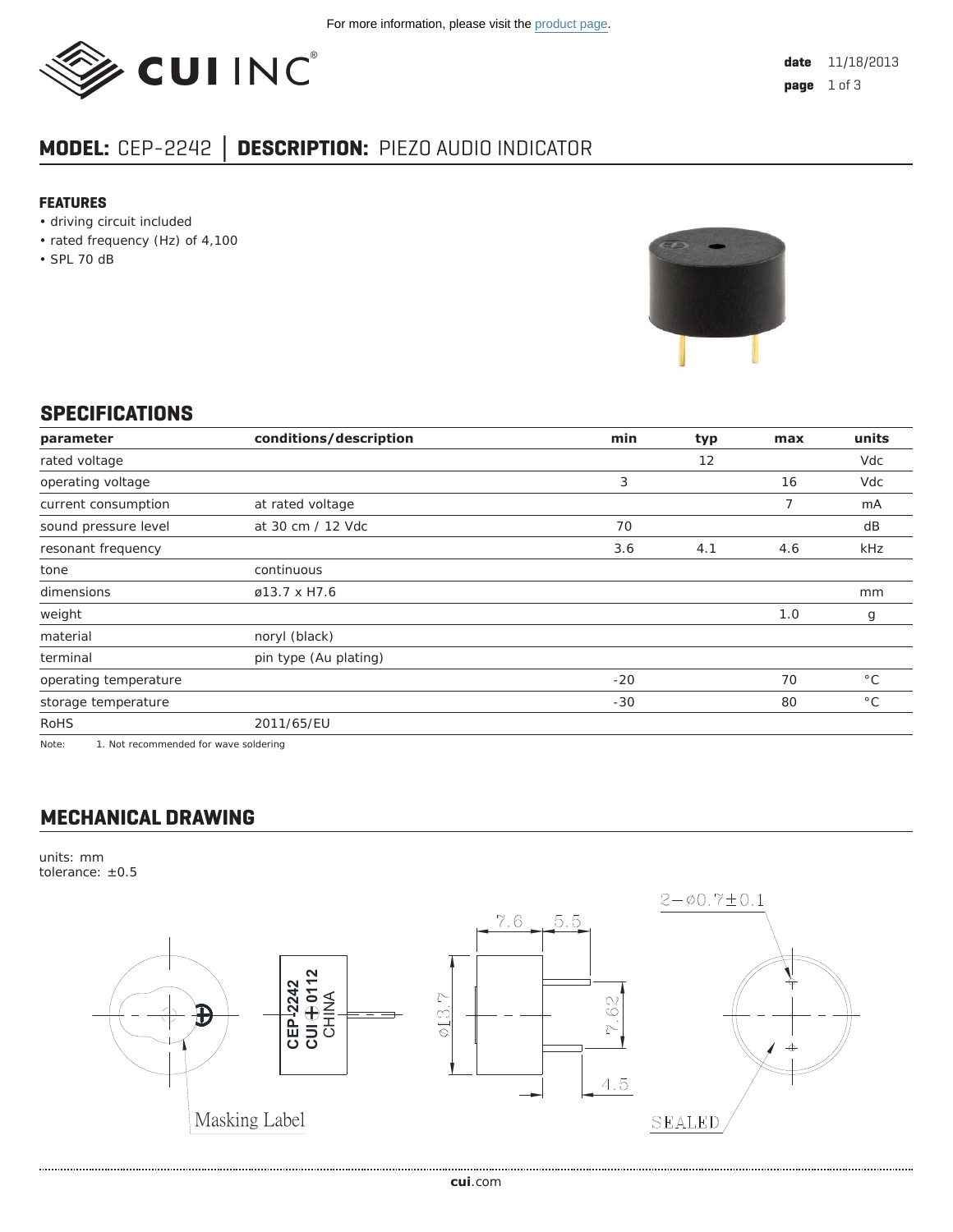## **VOLTAGE: SOUND PRESSURE LEVEL / CURRENT CONSUMPTION CHARACTERISTICS**